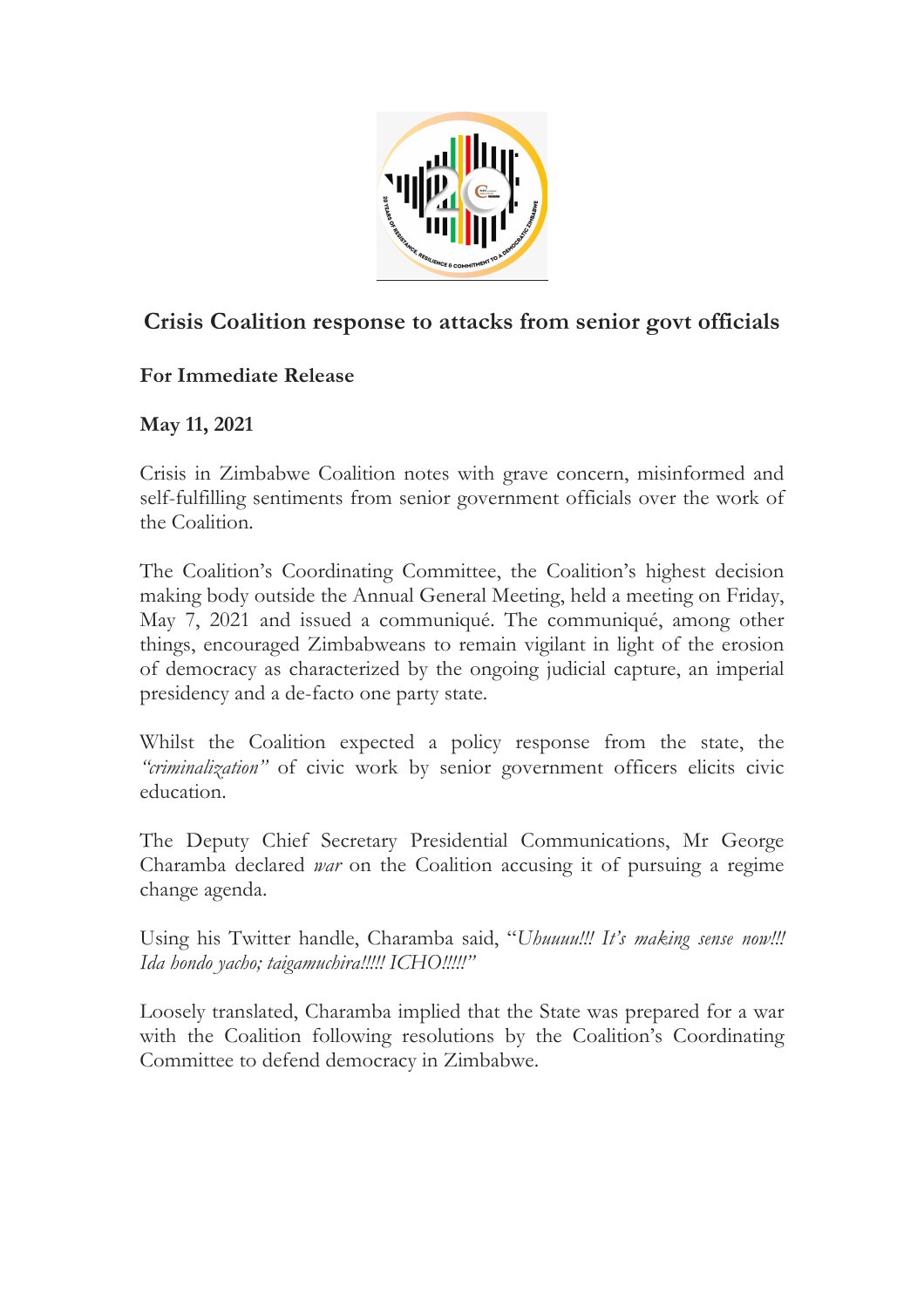



Vatidenha: hatidi vanochema. Maona chiCrisis Coalition in Zimbabwe, so-called?? Handei tiwone!!!!

**Translate Tweet** 

The Director of Media Services in the Information Ministry, Rtd Major Dr Anywhere Mutambudzi weighed in, largely pausing two questions:

 $\ddot{\ddot{\cdot}}$ 

- i. Why the Coalition engages former liberation movements within the Southern African Development Community (SADC)?
- ii. Who funds the Crisis Coalition?

For the record, the Coalition's objective is to see a just, democratic and inclusive Zimbabwe whose citizens live happily without political, gender, sex, class, ethnic and or racial prejudice.

The Coalition maintains that there is a deep governance crisis in Zimbabwe, which, unfortunately, has taken a tail-spin towards a full blown one party state since the coup of November 2017.

The default status of the people of Zimbabwe is fear of the state as discussed by former Vice President, Dr Joshua Mqabuko Nkomo in 1984, that, *"... the people of Zimbabwe live in fear, not of enemies, but their own government".*

The militarization of key state institutions, party state conflation, high levels corruption characterized by catch and release, politicization of the judiciary, contested electoral outcomes and the disregard of the spirit of constitutionalism among other ills are a common pattern in contemporary Zimbabwe.

The November 2017 military coup, besides plunging Zimbabwe into a constitutional crisis, led to a deeper legitimacy crisis that was worsened by the 2018 elections that failed the credibility test.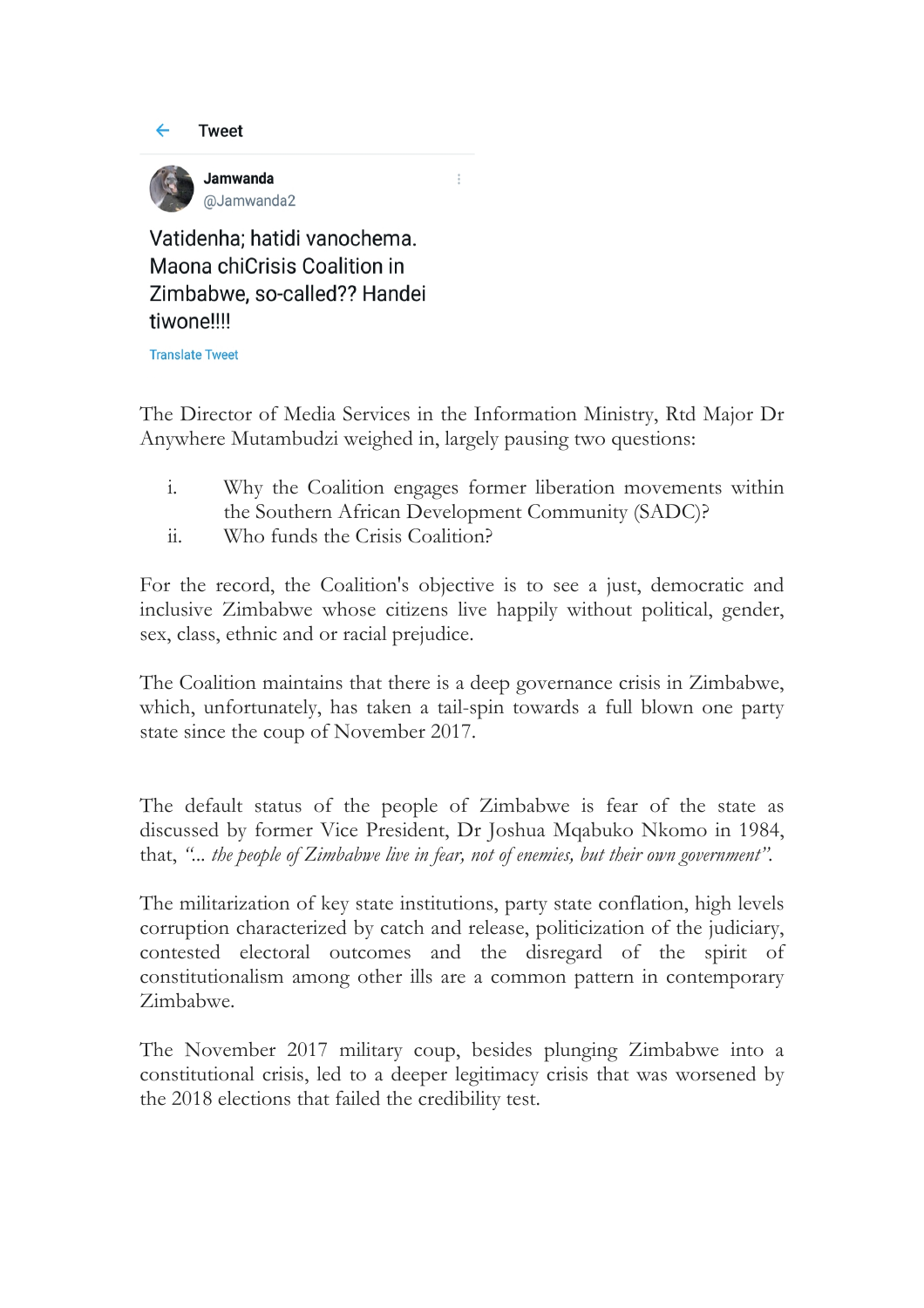The Zanu PF leadership had a window of opportunity to reform the country, unite people across political fissures and build a nation by healing and dealing with past injustices.

Rather, the coup administration declared an intention to exclude citizens from their  $2<sup>nd</sup>$  Republic Project and declared the post Mugabe transition as *"chinhu-chedu"-* our thing.

And in August 2018, about 9 people lost their lives when government unleashed the army against citizens protesting about electoral theft.

In January 2019, an estimated 12 people were shot in cold blood following protests over the continued economic decline in Zimbabwe.

Cases of rape and abductions were recorded as well.

The subsequent Motlanthe Commission recommendations for nation building have been ignored. The government of Zimbabwe's reluctance to respect and follow the constitution and regional recommendations on resolving the Zimbabwean crisis is the reason behind the Coalition's engagements with former liberation movements within SADC.

Secondly, the question on source of funding is insincere by a senior Government official whose Government's work program like public health, education, road infrastructure, food security are funded directly or multilaterally through UNDP by the USA, UK, the European Union and its member states, Canada, Australia, China and Japan.

The liberation struggle was funded by not just Russia and China but the liberals in the USA, UK, Netherlands, Sweden, Czech Republic and Frontline States such as Zambia, Mozambique, Tanzania and Angola among others.

These are the same institutions supporting democratic processes in Zimbabwe.

As the Coalition, we implore the government to self-introspect and assess if its policies and actions are still in line with the promises of 18 April 1980: inclusion, happiness, peace, zero-corruption, pro-people development among other values.

It is deceptive to claim that civic society and opposition activists are 'inviting sanctions'.